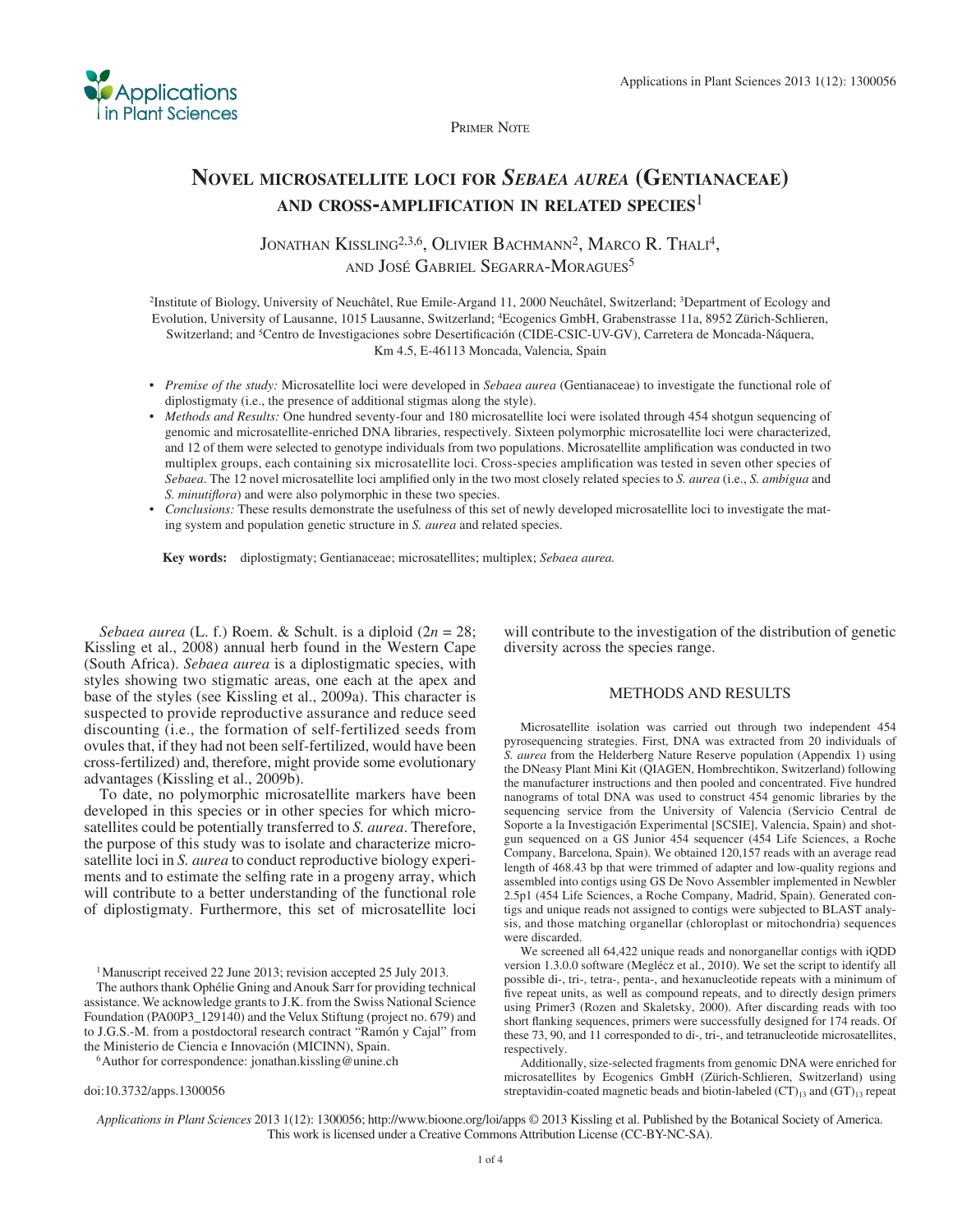probes. The simple sequence repeat (SSR)–enriched library was sequenced on a Roche 454 platform using the GS FLX Titanium reagents at Ecogenics GmbH. The 34,992 reads sequenced had an average length of 427 bp. Of these, 996 contained a microsatellite insert with a tetra- or a trinucleotide motif of at least six repeat units or a dinucleotide motif of at least 10 repeat units. Suitable primer design using Primer3 (Rozen and Skaletsky, 2000) was possible in 180 reads. Thirty-nine and 36 loci from the first and second sequencing strategies, respectively, were tested for functionality and polymorphism using at least seven individuals.

Amplifications were carried out in 10-μL reactions containing 1-3 ng of template DNA, 1× GoTaq Flexi Buffer (Promega Corporation, Neuchâtel, Switzerland), 1.5 mM  $MgCl_2$ , 0.2 mM dNTPs, 0.04  $\mu$ M forward primer with a 5' M13 tail,  $0.16 \mu$ M 6-FAM-labeled M13 primer,  $0.16 \mu$ M reverse primer, and 0.5 U HotStarTaq DNA Polymerase (QIAGEN). PCRs were performed in a Dyad Cycler (Bio-Rad GmbH, Cressier, Neuchâtel, Switzerland), and the PCR cycling conditions consisted of an initial activation step of 5 min at 95°C; followed by 30 cycles each of 45 s at 95 $\degree$ C, 60 s at 55 $\degree$ C, and 60 s at 72 $\degree$ C; eight cycles each of 45 s at 95 $\degree$ C, 60 s at 53 $\degree$ C, and 60 s at 72 $\degree$ C; and a final extension step of 30 min at 72°C. PCR products were run on an ABI3730xl Genetic Analyzer (Applied Biosystems, Rotkreuz, Switzerland) using GeneScan 500 LIZ as an internal size standard (Applied Biosystems). Amplified fragment lengths were assigned to allele sizes with GeneMapper (Applied Biosystems). This screening detected 16 polymorphic loci that consistently amplified (Table 1); however, only 12 with adequate sizes for multiplex amplification were selected to genotype the whole set of samples.

 The 12 selected microsatellite loci were arranged into two multiplex reactions (I and II; Table 1). Amplifications were carried out in a 10-μL reaction using Type-it Microsatellite PCR kits (QIAGEN). The PCR cocktail included 5.0 μL  $2\times$  Type-it Master Mix, 1.0 μL primer mix (2 μM each forward fluorescent-labeled and unlabeled reverse primer; Table 1), 3.0 μL RNase-free water, and 1  $\mu$ L template DNA (10–50 ng). The PCR program followed the manufacturer's conditions: an initial activation step at 95°C for 5 min; 28 cycles at 95 $\degree$ C for 30 s, 57 $\degree$ C for 90 s, and 72 $\degree$ C for 30 s; followed by a final extension step at  $60^{\circ}$ C for 30 min. PCR products were run and sized as in the aforementioned pilot study.

 Genotypic data were obtained from three populations of *S. aurea* (Helderberg Nature Reserve,  $N = 38$ ; Somerset West,  $N = 25$ ; Paradyskloof,  $N = 30$ ; Table 2, Appendix 1) for the 12 microsatellite loci (Tables 1 and 2). Number of alleles  $(A)$ , observed heterozygosity  $(H_0)$ , and unbiased expected heterozygosity  $(H_e)$ (Nei, 1978) were calculated with GENETIX version 4.05 (Belkhir et al., 2004). Linkage disequilibrium between pairs of microsatellite loci and between pairs of microsatellite loci and populations, using 10,000 permutations, were calculated with GENEPOP version 4.1.4 software (Rousset, 2008). This same software was used to estimate the frequency and 95% confidence intervals of estimated null allele frequencies of each locus in each population ( Dempster et al., 1977 ). Of the 186 available pairwise comparisons between loci and populations, only seven showed significant linkage disequilibrium ( $P < 0.05$ ), whereas of the 66 available pairwise comparisons between loci only two showed significant linkage disequilibrium  $(P < 0.05)$ . Of these, only the pair Seba11-Seba13 was consistent between the Helderberg and Paradyskloof populations and the global estimate of linkage disequilibrium; however, none of the pairwise comparisons were significant after Bonferroni correction.

 We detected a total of 164 different SSR alleles for the 12 polymorphic microsatellite loci in the three analyzed populations of *S. aurea* . The number of alleles ranged from a minimum of three alleles for locus Seba19849 to a maximum of 29 alleles for locus Seba13, and the mean number of alleles per locus was  $13.67 \pm 7.13$ . One locus (Seba19849) was monomorphic in the Somerset West population (Table 2).  $H_0$  ranged from 0.0 (locus Seba28206) to 0.868 (locus Seba13) in the Helderberg population, and unbiased  $H<sub>e</sub>$  in the polymorphic loci ranged from 0.050 (locus Seba19849) to 0.945 (locus Seba28206) (Table 2). Almost half of the loci in each population showed significant deviation from Hardy–Weinberg equilibrium toward heterozygote deficiency, whereas the remaining loci in each population showed either nonsignificant heterozygote deficiency or excess. Global population inbreeding estimates gave significant heterozygote deficiency in all three populations. A likely explanation for this result may be the presence of null alleles. In fact, 17 out of the 36 loci per population comparison gave estimated frequencies of null alleles higher than 0.05. Nonetheless, local population substructure or high selfing rates within populations could also result in high inbreeding coefficient  $(F_{1S})$ 

| Locus     |     | Primer sequences $(5'–3')^a$   | Repeat motif      | Allele size (bp) | $T_{\rm a}$ (°C) | Multiplex group | GenBank accession no. |
|-----------|-----|--------------------------------|-------------------|------------------|------------------|-----------------|-----------------------|
| Seba04    |     | F: VIC-ATTCACATCGCTTACAGCCC    | $(AG)_{10}$       | 130              | 56               | I               | KF218835              |
|           |     | R: AATTTAAGAACGTCGCCGC         |                   |                  |                  |                 |                       |
| Seba10    | F:  | PET-CCTTTATGTGCAACGGGAAG       | $(CT)_8$          | 135              | 56               | I               | KF218836              |
|           | R:  | AATGATCCATGCATTCTGCC           |                   |                  |                  |                 |                       |
| Seba11    | F:  | 6FAM-TGCCTGTTCGACTTATGCAA      | $(CT)_8$          | 136              | 56               | I               | KF218837              |
|           | R:  | GCCATGATTACTTCAGCCGT           |                   |                  |                  |                 |                       |
| Seba13    |     | F: VIC-CAAAGCACTAGCATTGCATGA   | $(GA)_8$          | 317              | 56               | I               | KF218838              |
|           | R:  | GGAAAGGTGCGTTGTTGATT           |                   |                  |                  |                 |                       |
| Seba17    | F:  | 6FAM-AGTGGTACTCCGCCAACATC      | (AC) <sub>7</sub> | 256              | 56               | I               | KF218839              |
|           | R:  | TCGTGAATTTGTAGCTTGCG           |                   |                  |                  |                 |                       |
| Seba21    | F : | VIC-TTCTTGATGTGGCTCAGCAG       | $(TG)_{7}$        | 259              | 56               | I               | KF218840              |
|           | R:  | GCAAACAGAGTTAGCATTGCAT         |                   |                  |                  |                 |                       |
| Seba05119 | F:  | NED-CGCCATTTCCAGACAACTCC       | $(CGC)_{7}$       | 227              | 56               | $\mathbf{I}$    | KF218845              |
|           |     | R: GAGGACGGAGTACGAGAACC        |                   |                  |                  |                 |                       |
| Seba11349 | F.  | VIC-ATGGGAGCAGGGGTTTACTG       | $(TGC)_{8}$       | 231              | 56               | $\mathbf{I}$    | KF218843              |
|           | R:  | TGAGCAGGTGGCCTATCATC           |                   |                  |                  |                 |                       |
| Seba12491 | F:  | ATCGCTTCAGAGCATTGTGG           | $(TTG)_{7}$       | 248              | 56               | NI              | KF218847              |
|           | R:  | AGCCTTGAAAAGGAGATGCC           |                   |                  |                  |                 |                       |
| Seba19849 | F:  | 6FAM-TGTCGCAAAAATGATCTACGTTATG | $(ATA)_{12}$      | 174              | 56               | $\mathbf{I}$    | KF218841              |
|           | R:  | CCGAAGAATGGATCGGGAAG           |                   |                  |                  |                 |                       |
| Seba28414 | F:  | NED-GGCTTTCGAACGGAATGGAG       | $(TTG)_{8}$       | 136              | 56               | $\mathbf{I}$    | KF218844              |
|           |     | R: ACTCCTCCTCAACCCAAACC        |                   |                  |                  |                 |                       |
| Seba09440 | F:  | CCTTACCCTTGTCCCTTCCC           | $(GT)_{12}$       | 232              | 56               | NI              | KF218848              |
|           | R:  | AGAGACTAATATACTCAGCTTGCG       |                   |                  |                  |                 |                       |
| Seba11773 | F:  | GAAAGTAGCGGCGGTGTTG            | $(CGG)_{7}$       | 247              | 56               | NI              | KF218849              |
|           | R:  | CTTCAGTCTCAGCTTTGCCC           |                   |                  |                  |                 |                       |
| Seba28206 | F : | PET-ACAACATGCAACTTGACCATC      | $(CT)_{12}$       | 176              | 56               | $\mathbf{I}$    | KF218846              |
|           | R:  | CTCGTTGCTGGTGATTGAGG           |                   |                  |                  |                 |                       |
| Seba31211 | F : | 6FAM-TCCACATCCCATTGGAGCAG      | $(CA)_{15}$       | 250              | 56               | $\mathbf{I}$    | KF218842              |
|           | R:  | CTGTGTTTTTAGCATGTGGGAG         |                   |                  |                  |                 |                       |
| Seba31409 | F.  | GCACAGTTGTAGGGCATTGAG          | $(CA)_{15}$       | 241              | 56               | NI              | KF218850              |
|           |     | R: TCCGGTGAATCCTGCTAGAC        |                   |                  |                  |                 |                       |

*Note*: NI = not included in multiplex groups;  $T_a$  = annealing temperature.

<sup>a</sup> For each forward primer, the fluorescent label is indicated at the 5' end.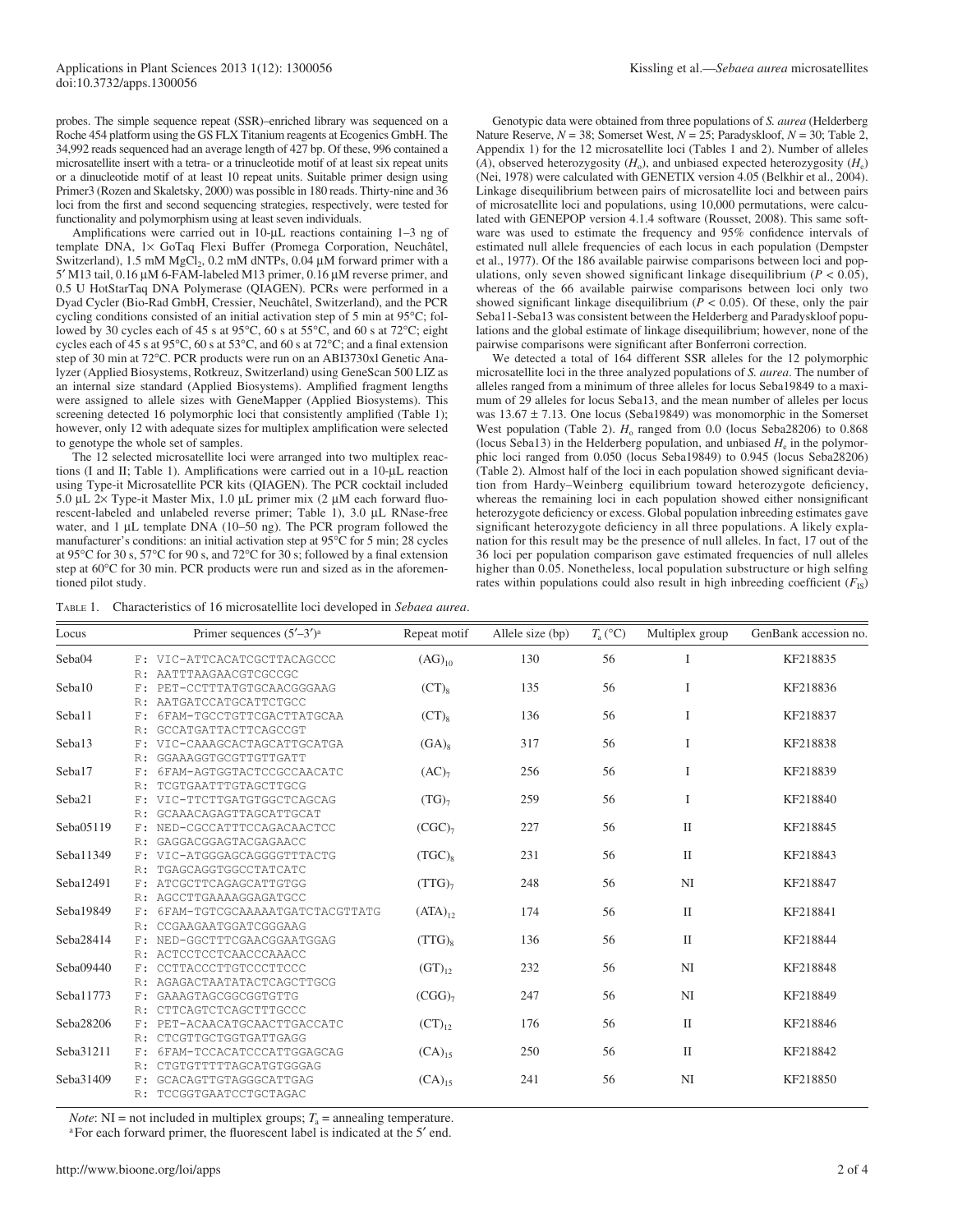|  |  |  | TABLE 2. Results of initial primer screening of 12 polymorphic microsatellite loci in three populations of Sebaea aurea. <sup>a,b</sup> |  |  |
|--|--|--|-----------------------------------------------------------------------------------------------------------------------------------------|--|--|
|--|--|--|-----------------------------------------------------------------------------------------------------------------------------------------|--|--|

|           | Helderberg Nature Reserve $(N = 38)$ |             |             |                        | Somerset West $(N = 25)$ |             |       | Paradyskloof $(N = 30)$ |      |             |             |                      |
|-----------|--------------------------------------|-------------|-------------|------------------------|--------------------------|-------------|-------|-------------------------|------|-------------|-------------|----------------------|
| Locus     | A                                    | $H_{\rm o}$ | $H_{\rm e}$ | $F_{\rm IS}$           | А                        | $H_{\rm o}$ | $H_e$ | $F_{\rm IS}$            | A    | $H_{\rm o}$ | $H_{\rm e}$ | $F_{\rm IS}$         |
| Seba04    | 10                                   | 0.444       | 0.874       | $0.496***$             | ┑                        | 0.200       | 0.858 | $0.776***$              | 13   | 0.360       | 0.917       | $0.612***$           |
| Seba10    |                                      | 0.658       | 0.693       | 0.052 <sup>ns</sup>    |                          | 0.720       | 0.764 | 0.059 <sup>ns</sup>     | 6    | 0.633       | 0.688       | 0.080 <sup>ns</sup>  |
| Seba11    | 11                                   | 0.528       | 0.847       | $0.380***$             | 11                       | 0.571       | 0.893 | $0.366**$               | 9    | 0.448       | 0.844       | $0.473***$           |
| Seba13    | 16                                   | 0.868       | 0.775       | $-0.122$ <sup>ns</sup> | 9                        | 0.480       | 0.642 | $0.256**$               | 18   | 0.833       | 0.829       | $-0.005^{\text{ns}}$ |
| Seba17    | 6                                    | 0.067       | 0.756       | $0.915***$             |                          | 0.182       | 0.806 | $0.778***$              | 10   | 0.296       | 0.855       | $0.658***$           |
| Seba21    | 9                                    | 0.290       | 0.822       | $0.650***$             | 8                        | 0.160       | 0.777 | $0.797***$              | 10   | 0.621       | 0.859       | 0.281 <sup>ns</sup>  |
| Seba05119 |                                      | 0.278       | 0.824       | $0.669***$             | 8                        | 0.286       | 0.849 | $0.669***$              | 8    | 0.280       | 0.813       | $0.660***$           |
| Seba11349 | 6.                                   | 0.800       | 0.736       | $-0.090$ <sup>ns</sup> | 4                        | 0.583       | 0.664 | 0.124 <sup>ns</sup>     |      | 0.633       | 0.691       | 0.085 <sup>ns</sup>  |
| Seba19849 | $\overline{c}$                       | 0.050       | 0.050       | 0.000                  |                          | 0.000       | 0.000 |                         |      | 0.069       | 0.068       | $-0.009ns$           |
| Seba28414 |                                      | 0.850       | 0.739       | $-0.156$ <sup>ns</sup> | 8                        | 0.792       | 0.823 | $0.039$ <sup>ns</sup>   | 6    | 0.500       | 0.774       | $0.358**$            |
| Seba28206 | 4                                    | 0.000       | 0.686       | $1.000***$             | 6                        | 0.227       | 0.610 | $0.633***$              | 19   | 0.571       | 0.945       | $0.401***$           |
| Seba31211 | 5                                    | 0.750       | 0.745       | $-0.007$ <sup>ns</sup> |                          | 0.522       | 0.693 | 0.251 <sup>ns</sup>     |      | 0.536       | 0.684       | $0.220*$             |
| Average   | 7.17                                 | 0.465       | 0.712       | $0.353***$             | 6.58                     | 0.394       | 0.698 | $0.443***$              | 9.50 | 0.482       | 0.747       | $0.360***$           |

*Note*: *A* = number of alleles per locus;  $F_{1S}$  = inbreeding coefficient;  $H_e$  = unbiased expected heterozygosity;  $H_o$  = observed heterozygosity;  $N$  = number of individuals .

a See Appendix 1 for population locality information.

b Deviations from HWE were statistically significant at  $P < 0.05$ ,  $*P < 0.01$ ,  $*P < 0.001$ ; ns = not significant.

values. The analysis of progeny arrays would be required to definitely rule out or confirm the presence of null alleles.

 The two multiplex reactions were also tested on three to six individuals of seven different species of *Sebaea* (Appendix 1) to assess for potential crossamplification of SSR loci. Cross-amplification was only successful in *S. ambigua* Cham. and in *S. minutiflora* Schinz. All 12 microsatellite loci amplified in these two species and were polymorphic. Both of these species belong to the *S. aurea* clade, which exclusively contains the tetramerous *Sebaea* (Kissling et al., unpublished data). No successful amplification was obtained in any of the five remaining species for the 12 assayed loci.

## CONCLUSIONS

 Twelve microsatellite loci were characterized to investigate the reproductive biology and population structure in *S. aurea* . These markers will serve to estimate outcrossing rates in progeny arrays and therefore help to understand the reproductive function of secondary stigmas in *S. aurea*. Cross-species transferability experiments to *S. ambigua* and *S. minutiflora* expand the usefulness of this set of SSR loci to other species of *Sebaea* .

## LITERATURE CITED

BELKHIR, K., P. BORSA, L. CHIKHI, N. RAUFASTE, AND F. BONHOMME. 2004. GENETIX 4.05, logiciel sous Windows™ pour la génétique des populations. Laboratoire Génome, Populations, Interactions, CNRS UMR 5171, Université de Montpellier II, Montpellier, France.

- DEMPSTER, A. P., N. M. LAIRD, AND D. B. RUBIN. 1977. Maximum likelihood from incomplete data via the *EM* algorithm (with discussion). *Journal*  of the Royal Statistical Society. Series B. Methodological 39: 1-38.
- KISSLING, J., Y.-M. YUAN, P. KÜPFER, AND G. MANSION. 2008. Cytogeography of Gentianaceae-Exaceae in Africa, with a special focus on *Sebaea* : The possible role of dysploidy and polyploidy in the evolution of the tribe. *Botanical Journal of the Linnean Society* 158: 556-566.
- KISSLING, J., P. K. ENDRESS, AND G. BERNASCONI. 2009a. Ancestral and monophyletic presence of diplostigmaty in *Sebaea* (Gentianaceae) and its potential role as a morphological mixed mating strategy. *New Phytologist* 184: 303-310.
- KISSLING, J., Y. YUAN, P. KÜPFER, AND G. MANSION. 2009b. The polyphyletic genus *Sebaea* (Gentianaceae): A step forward in understanding the morphological and karyological evolution of the Exaceae. *Molecular Phylogenetics and Evolution* 53: 734-748.
- MEGLÉCZ, E., C. COSTEDOAT, V. DUBUT, A. GILLES, T. MALAUSA, N. PECH, AND J. F. MARTIN. 2010. ODD: A user-friendly program to select microsatellite markers and design primers from large sequencing projects. *Bioinformatics (Oxford, England)* 26: 403-404.
- NEI, M. 1978. Estimation of average heterozygosity and genetic distance from a small number of individuals. *Genetics* 89: 583-590.
- ROUSSET, F. 2008. GENEPOP'007: A complete re-implementation of the GENEPOP software for Windows and Linux. *Molecular Ecology Resources* 8: 103-106.
- ROZEN, S., AND H. SKALETSKY. 2000. Primer3 on the WWW for general users and for biologist programmers. *In* S. Misener and S. A. Krawetz [eds.], Methods in molecular biology, vol. 132: Bioinformatics methods and protocols, 365–386. Humana Press, Totowa, New Jersey, USA.